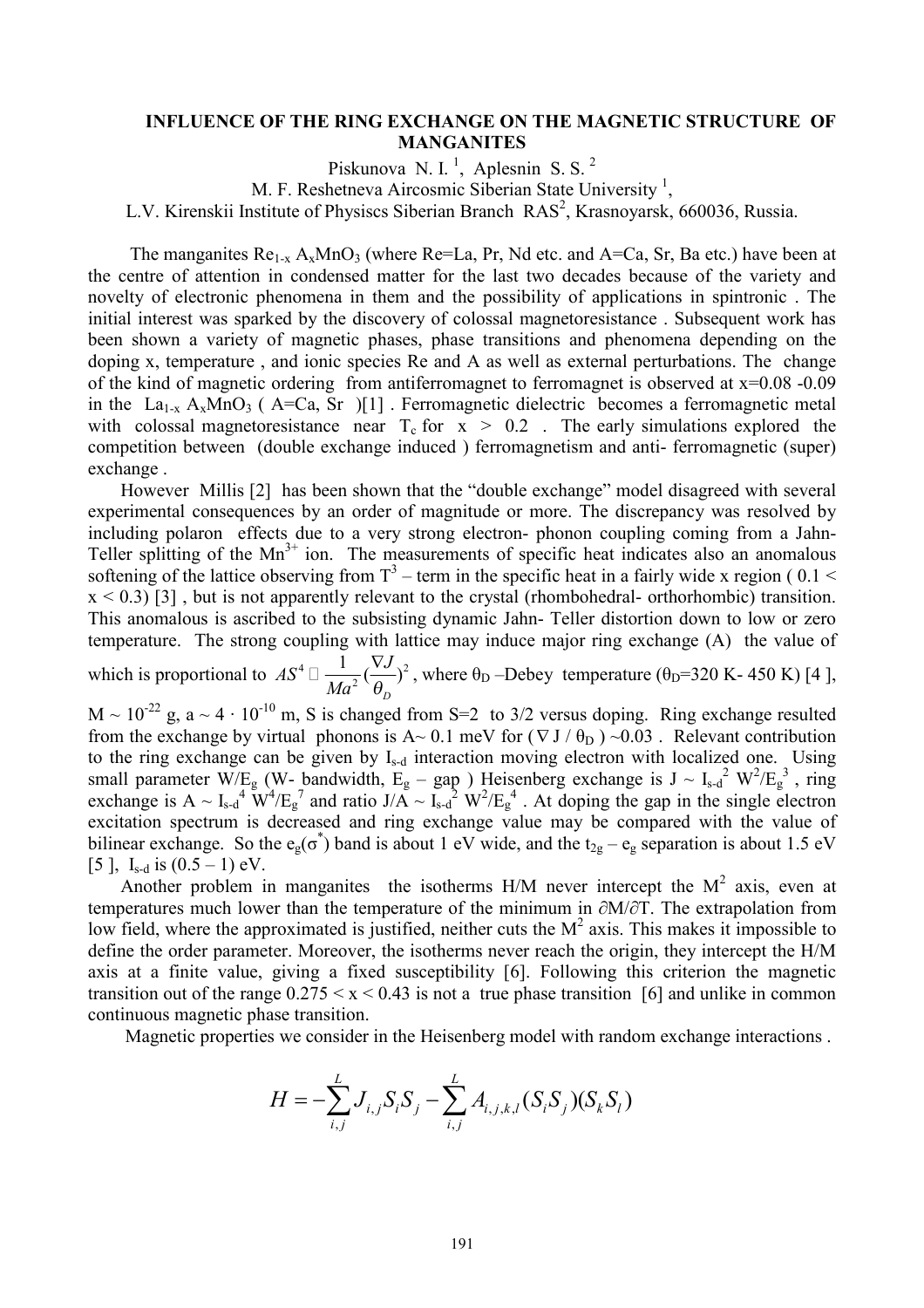

where  $J_{ij}$  – exchange between the nearest neighbors,  $A_{i,j,k,l}$  – ring exchange,  $\sigma_i = \pm 1$ , L is size of cube. Manganites have perovskite –type crystal structure where the rare –earth ions are situated in the center of cube and manganese ions are in the cube vertexes . If at the left and at the right from the cube face the various valences ions are found then exchange interactions between the manganese ions are equal to  $K > 0$  and  $A > 0$ . The magnetic structure of  $LaMnO<sub>3</sub>$  consists of the ferromagnetic ordering spins in plane  $(J_{xy} > 0)$ which ordered antiferromagnetically  $(J_z < 0)$ . The ratio of the exchange parameters have been determined from the spin dynamics as a result of a fit of the dispersion using a Heisenberg model with four first in plane neighbor couplings (J) (ferromagnetic) to  $J_{AF}$  antiferromagnetic along [001]  $J_{AF}/J \approx 0.7$  and an effective single-ion anisotropy  $D/J_1=0.2$  for LaMnO<sub>3</sub> [7] . Monte Carlo procedure is performed on cubic lattice with 14 x 14 x 14, 18 x 18 x 18 sites and periodical boundary conditions. We used  $10\ 000 - 20\ 000\ M C/\text{spin}$ . Substitution of ions are realized in the lattice by using random numbers.

 Neel and Cure temperatures are determined from the calculation of sublattice magnetization (simple magnetization for FM) , spin –spin correlation function that are shown in Fig.1 .

Fig.1 Magnetization (m) (a) , spin-spin correlation function  $\langle S^2(0)S^2(r=7)\rangle$  (b) versus temperature for  $x=0.3$ ,  $A/K=0.15$  (1), 0.3 (2), 0.45 (3), 0.6 (4). Cure temperature normalized to Neel temperature of A-type AFM versus the ring exchange value for  $x=0.1$  (1),  $0.2(2)$ ,  $0.3(3)$ ,  $0.5(4)$  (c).

At increasing ring exchange value the type of magnetic phase transition varies from continuous to discontinuous . The critical value Ac dependents on concentration and agree with

analytical results for uniform system A  $_{c1} \approx 0.5$  [8] at x=0.5 . T<sub>c</sub> (A) dependence fits well by linear  $(T_c(A) - T_c(x,A=0)) / T_N(x=0) = 0.6$  A/K at  $x \ge 0.2$ .